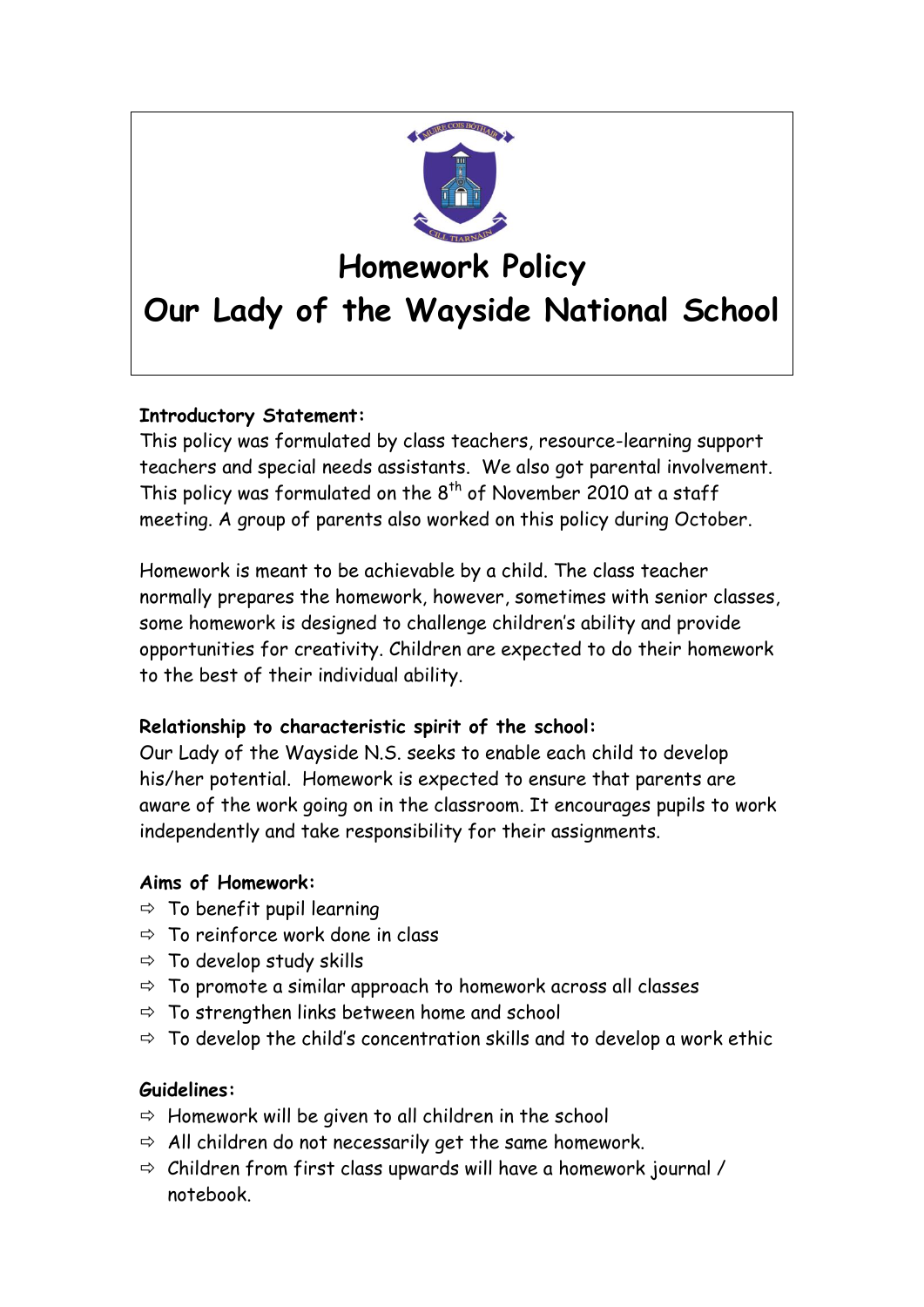- $\Rightarrow$  When completed, parents are expected to sign the homework journal and to write in the amount of time spent doing his/her homework.
- $\Rightarrow$  Homework is given Monday to Thursday. Generally homework is not given at the weekends, however, in the senior classes there may be some project work or research.
- $\Rightarrow$  If any problems arise in relation to homework parents and teachers can communicate through the homework diaries and if needs be have a meeting.
- $\Rightarrow$  It is the pupils responsibility to take down their homework, to listen to the teacher when the teacher is explaining the homework and take ownership of their homework
- $\Rightarrow$  If pupils have difficulty with their homework they should inform their parents and their parents can communicate this through the homework diary.

# **Time and Content Guidelines**

#### **Content**

As a general rule, homework is not new work- it reinforces work already done or is very closely related to it and should consolidate the child's learning.

Ideally homework will contain a balance between reading tasks, learning tasks and written tasks. It should be noted that homework time devoted to reading and learning is as important as written work. Parents / Guardians can play an important role in listening to reading and items to be learned ensuring this work is done well.

# **Time**

Different children will complete the same homework in different lengths of time. It is important to remember that it is the quality and not the quantity of homework that matters.

| Class             | Maximum Time Spent |
|-------------------|--------------------|
| Infant classes    | 20 Minutes         |
| 1st and 2nd Class | 30 Minutes         |
| 3rd and 4th Class | 45 Minutes         |
| 5th and 6th Class | 60 - 75 Minutes    |